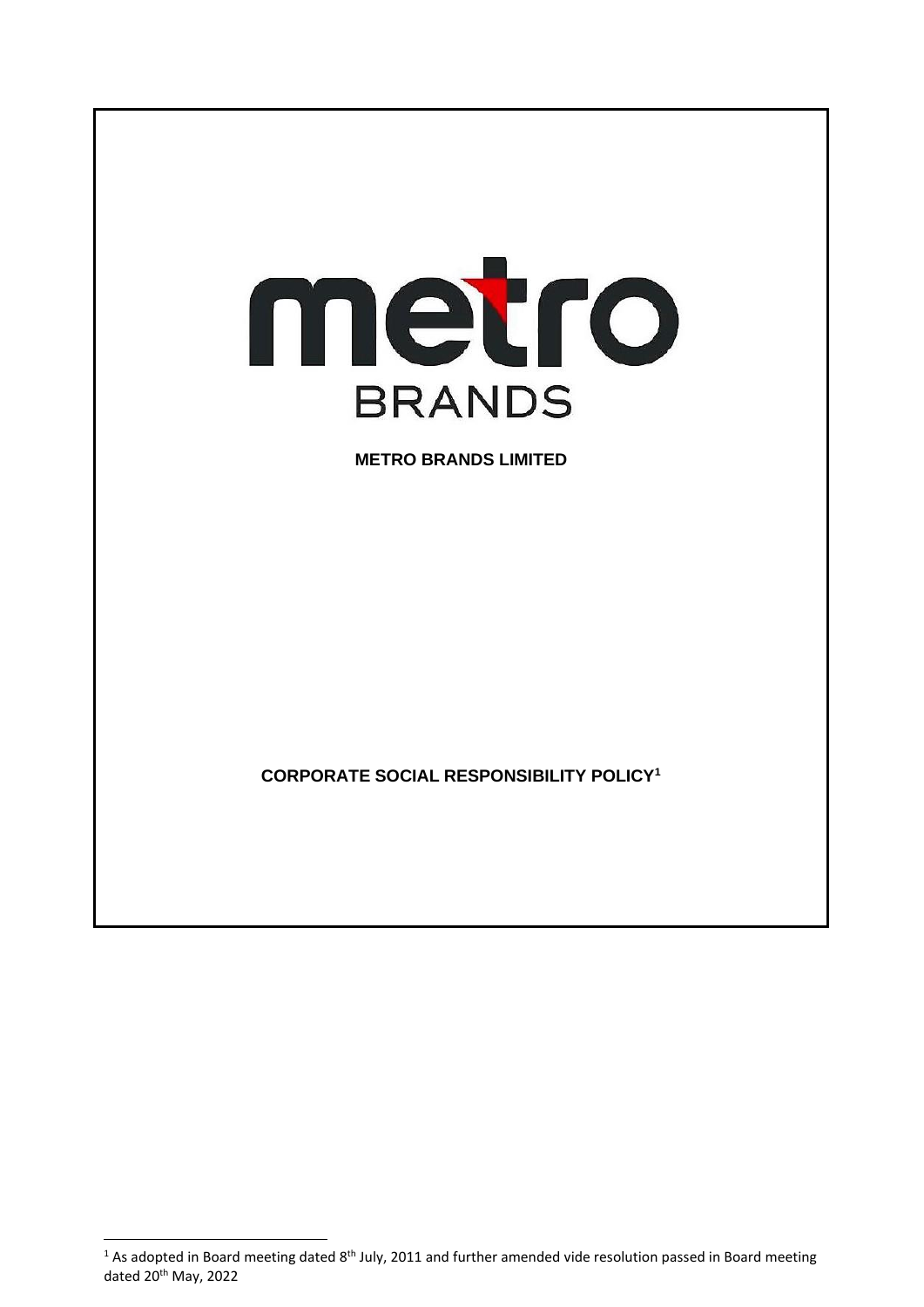

## **I. OBJECTIVE**

Metro Brands Limited ("**Company**") believes that (i) it must conduct its business in a responsible manner addressing all the social and environmental concerns of its stakeholders which are an integral part of its strategic and governance framework; (ii) the concerns of long- term sustainability of its business, strategy and governance framework must be addressed appropriately.

This Corporate Social Responsibility ("**CSR"**) Policy seeks to achieve long term sustainability goals while at the same time keeping the best interests of all stakeholders uppermost in a balanced manner and contribute towards India's efforts to attain the targets set in its Sustainable Development Goals 2030.

The Company recognizes the need for establishing trust at all levels with their stakeholders viz. consumers, suppliers, employees and others.

Securities and Exchange Board of India (**SEBI**) while mandating a new framework with effect from 01.04.2022 dealing with "Business Responsibility and Sustainability Reporting" ("**BRSR**"), has prescribed detailed guidelines with respect to nine basic principles outlined by it.

The Company believes that the new framework of BRSR is much wider in intent and scope and accordingly through this Policy, it is sought to streamline the CSR activities and other sustainability initiatives.

This Policy also seeks to ensure that the requirements of the regulatory framework are complied in letter and spirit. The regulatory framework at present mainly emanates from the following:

- a) Section 135 of the Companies Act, 2013 ("**Companies Act**") read with the Companies (Corporate Social Responsibility Policy) Rules, 2014 ("**CSR Rules**") and amended from time to time;
- b) Circular No. SEBI/HO/CFD/CMD-2/P/CIR/2021/562 dated May 10, 2021 issued by SEBI; read with regulation 34 (2) (f) of LODR Regulations vide Gazette notification no. SEBI/LAD-NRO/GN/2021/22dated May 05, 2021; prescribing a framework for BRSR applicable to certain specified categories of listed entities based on their market capitalization and amended from time to time.

### **II. MANDATORY REGULATORY REQUIRMENTS**

#### **Under the Companies Act**

In compliance with the requirements of Section 135 of the Companies Act read with CSR Rules (including any statutory modification(s) or re-enactment thereof for the time being in force) the Company is, *inter alia*, required to: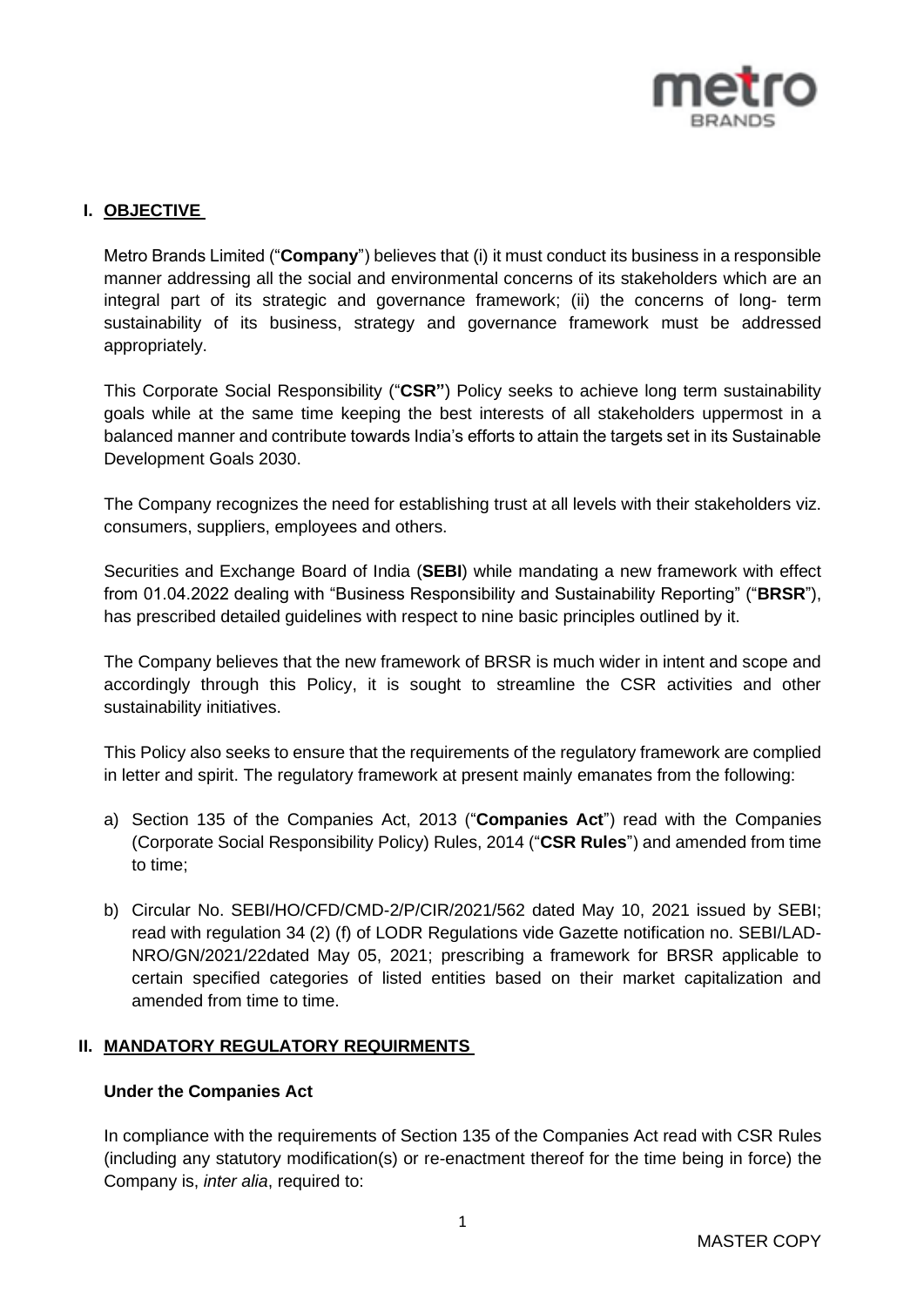

- (i) Constitute a Board Committee to formulate and recommend to the Board: a) A CSR Policy; b) The amount of CSR expenditure; and c) Monitor the CSR activities of the Company (as specified in Schedule VII of the Act) from time to time.
- (ii) Ensure that the Company spends, in every financial year, at least 2% (two per cent) of the average Net Profits Before Tax (PBT) of the Company, made during the three (3) immediately preceding financial years, in pursuance of its CSR Policy.
- (iii)Ensure that the other requirements of the Companies Act and the CSR Rules are complied with.

# **Under Sebi (Listing and Disclosure Obligation Requirements) Regulations, 2016 ("Listing Regulations")**

Arising out of the amendment made to Regulation 34(2)(f) of the Listing Regulations, the Company is required to develop and implement a framework so as to be able to positively report on "Business Responsibility and Sustainability" every year outlining its progress on various parameters prescribed therein.

# **III. APPLICABILITY OF THE POLICY**

This Policy shall apply to all CSR and sustainability initiatives & activities taken up at various locations in India. Since the Company has presence pan India, CSR projects undertaken by the Company shall be considered in vicinity of the Company. The Company shall ensure that, as far as possible, it shall take up CSR activity in the designated aspirational districts as identified by government bodies or such other are activities as maybe decided by the CSR and Sustainability Committee and Board of Directors falling under the list enumerated in Schedule VII of the Companies Act.

### **IV. SCOPE OF CSR AND SUSTAINABILITY COMMITTEE**

The Company believes that in order to achieve the objectives of this policy, it is mandated that all initiatives undertaken by the Company under Environment, Social and Governance part are reported through the CSR and Sustainability Committee ("Committee"). In addition to its present scope of CSR activities, the terms of reference of the Committee shall also include the broad fundamental position of 9 principle's enshrined in the BRSR as under:

- 1. **Business Ethics** –Uphold the values of honesty, partnership, and fairness in relationship with stakeholders.
- 2. **Product Responsibility** Add to customer value by continuously developing and improving services and products as per the aspirations of our customers.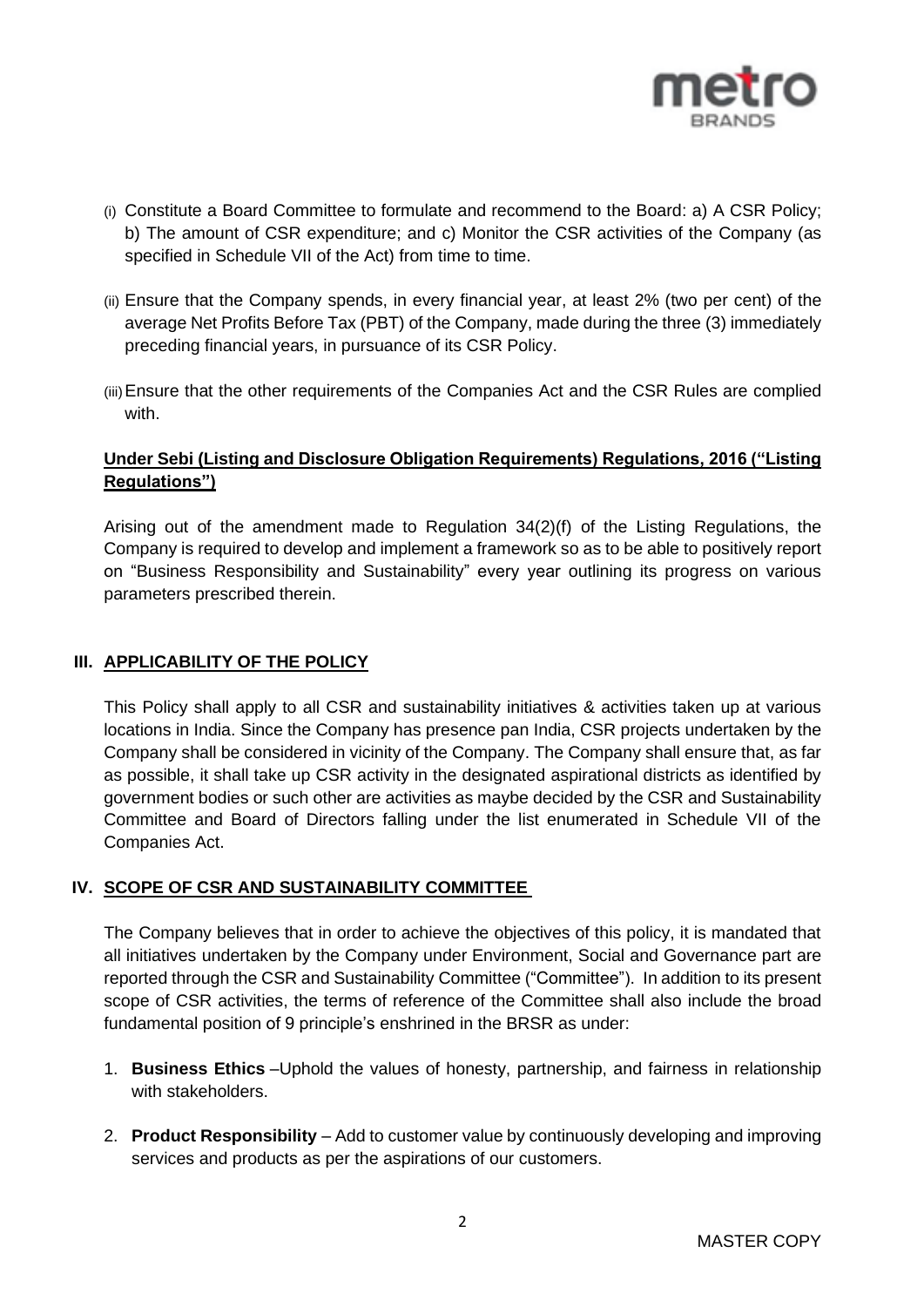

- 3. **Employee Wellbeing** Provide and maintain a clean, healthy, safe, cheerful, and competitive working environment for employees.
- 4. **Stakeholder Engagement** Encourage and support our partners to adopt responsible business policies, business ethics and our code of conduct standards.
- 5. **Human Rights** Respect the universal declaration of human rights and shall operate as an equal opportunity's employer
- 6. **Environment Protection** –Protect the environment by trying to reduce environmental impact as well as to reduce the resource utilization – both activities carried out in-house and by suppliers.
- 7. **Public & Regulatory Policy** Comply with the statutory requirements in a responsible and transparent manner.
- 8. **CSR** Implement various projects through public / private partnerships in compliance with the requirements of Section 135 of the Companies Act.
- **9. Customer relations** Strive to consistently enhance the value proposition to the customers and adhere to promised standards of service and product delivery.

### **V. STRUCTURE**

The Committee shall consist of three or more Directors amongst whom at least one shall be an Independent Director.

The Board of Directors of the Company shall ensure that the constitution of the Committee is in line with the provisions of the Companies Act and / or any other law applicable in this connection.

The Committee may formulate a CSR sub-committee with such other Directors / Executives of the Company from time to time as it may deem necessary and expedient for the purpose of meeting the objectives of the CSR policy.

The Company Secretary shall act as the Secretary to the Committee as well as the subcommittee, if any, constituted.

### **VI. MEETINGS**

The Committee shall hold at least two (2) meetings in a financial year, to discuss various issues on implementation as per this Policy.

The Committee shall review the implementation of the CSR Programs periodically and issue necessary direction, from time to time, to ensure orderly and efficient execution of the CSR programs and other sustainability initiatives in accordance with this Policy.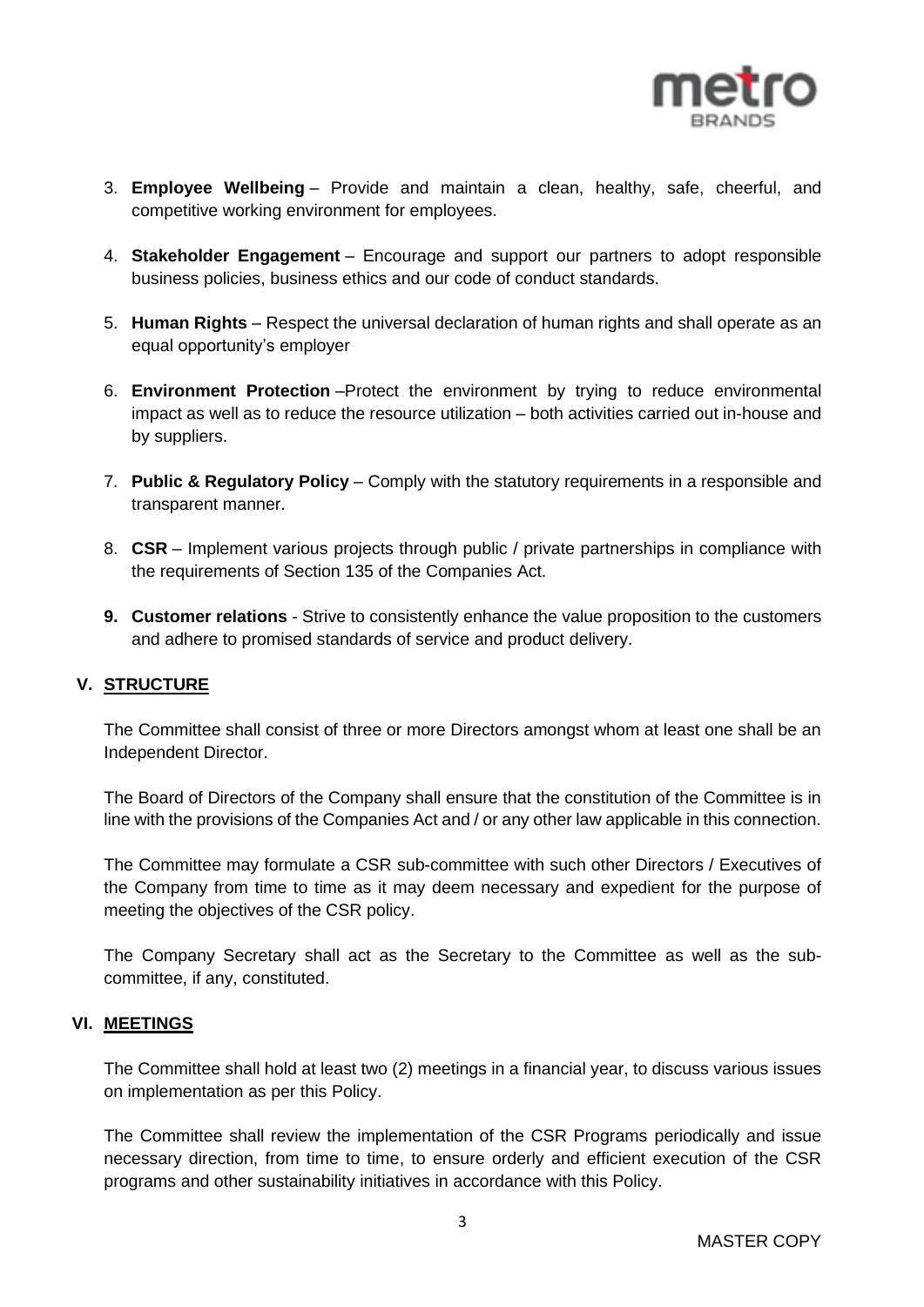

It shall be the responsibility of the Committee to keep the Board apprised of the status of the implementation of CSR activities and sustainability initiatives.

### **VII. QUORUM**

The quorum for a meeting of the Committee shall be one-third of its total strength (any fraction contained in that one-third being rounded off as one), or two members, whichever is higher.

#### **VIII. ROLE OF COMMITTEE**

The Committee shall institute transparent monitoring mechanism for implementation of the CSR projects or programs, or activities undertaken by the Company. The role of the Committee will be as under:

- To formulate and recommend to the Board, a CSR Policy which shall indicate the activities to be undertaken by the Company as specified in Schedule VII of the Companies Act (as amended from time to time).
- To recommend to the Board, every year, for their approval, an annual CSR Action Plan delineating the CSR projects to be carried out during the financial year, including the budgets thereof, their manner of execution, implementation schedules, modalities of utilization of funds and monitoring & reporting mechanism for the CSR Programmes.
- To recommend the amount of expenditure to be incurred on the activities in a financial year.
- To monitor the CSR Policy of the Company from time to time.
- To recommend measures to align the sustainability initiatives of the Company with the requirements of BRSR.
- Any other matter as may be considered by the Members of the Committee in furtherance of and to comply with the CSR Policy of the Company.

### **IX. RESPONSIBILITIES OF THE BOARD**

The Board shall:

- Form a committee and, if required, reconstitute the Committee.
- Approve the CSR Policy after considering the recommendations made by the Committee.
- Review the CSR Policy annually and if necessary, amend the CSR Policy.
- Disclose the CSR Policy and composition of the Committee on the website of the Company and wherever else necessary.
- Ensure implementation of the CSR activities and sustainability initiatives as outlined in the recommendations made by the Committee and approved by the Board.
- Consider and approve the CSR Plan with such modification that may be deemed necessary. The CSR Plan may also be modified by the Board during the financial year, on the recommendation of the Committee.
- Ensure expenditure of requisite amount on CSR activities every year as per law.
- Disclose reasons for not spending the amount (if applicable) in the Annual Report to the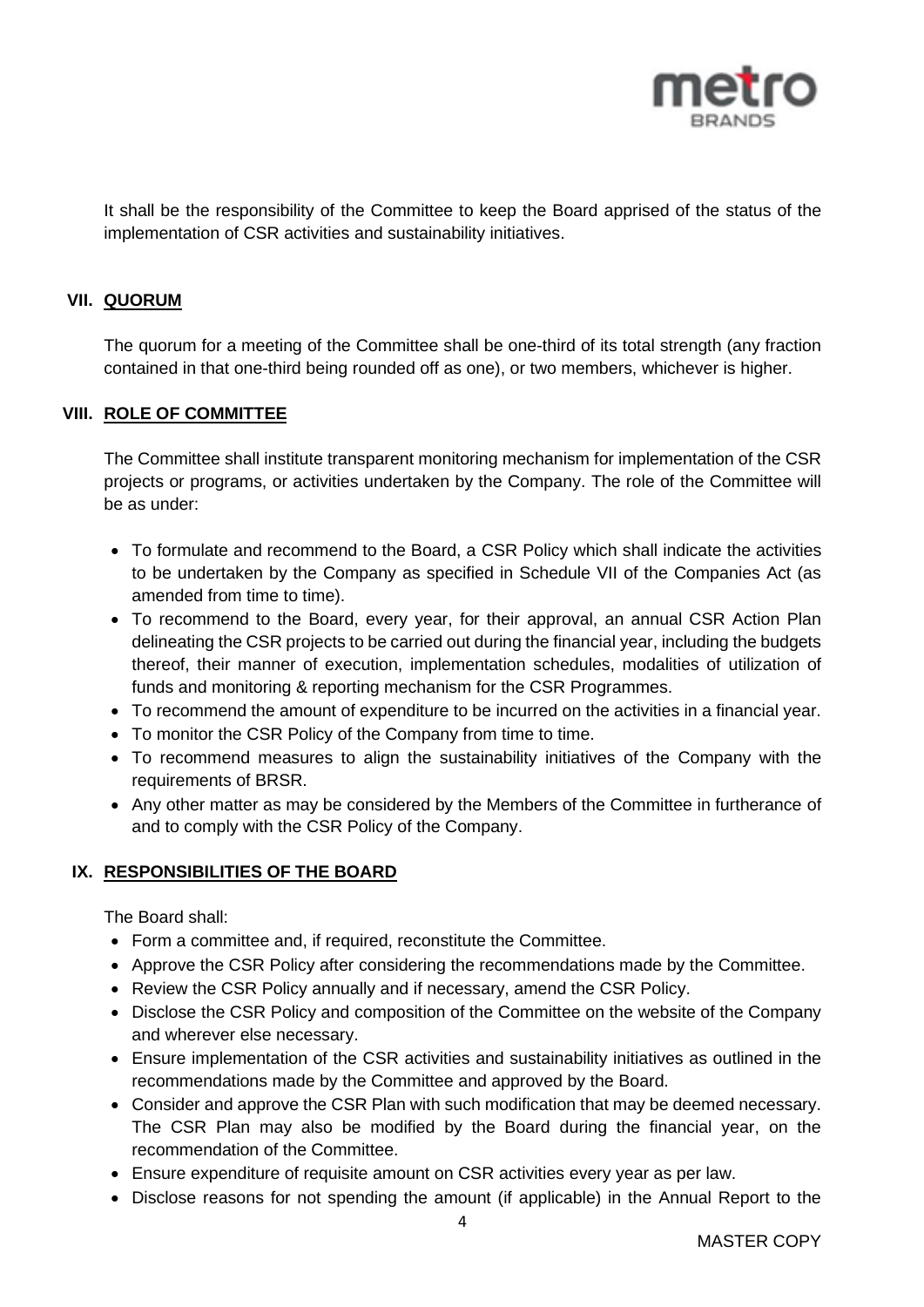

Shareholders of the Company.

# **X. CSR ACTIVITIES**

As per rule 2(c) of the CSR Rules, "Corporate Social Responsibility" means and includes but is not limited to: (i) projects or programs relating to activities specified in Schedule VII of the Companies Act; or (ii) projects or programs relating to activities undertaken by the Board of Directors of a company in pursuance of recommendations of the Committee of the Board as per declared CSR Policy of the company subject to the condition that such policy will cover the subjects enumerated in Schedule VII of the Act."

In view of the above, the Company shall focus on the CSR activities specified in Schedule VII of the Companies Act. These are activities relating to:

- i. Eradicating hunger, poverty and malnutrition, promoting Health care including preventive health care and sanitation including contribution to the Swachh Bharat Kosh set-up by the Central Government for the promotion of sanitation and making available safe drinking water;
- ii. Promoting education, including special education and employment enhancing vocation skills especially among children, women, elderly, and the differently abled and livelihood enhancement projects;
- iii. Promoting gender equality, empowering women, setting up homes and hostels for women and orphans; setting up old age homes, day care centers and such other facilities for senior citizens and measures for reducing inequalities faced by socially and economically backward groups;
- iv. Ensuring environmental sustainability, ecological balance, protection of flora and fauna, animal welfare, agroforestry, conservation of natural resources and maintaining quality of soil, air and water including contribution to the Clean Ganga Fund set-up by the Central Government for rejuvenation of river Ganga;
- v. Protection of national heritage, art and culture including restoration of buildings and sites of historical importance and works of art; setting up public libraries; promotion and development of traditional arts and handicrafts;
- vi. Measures for the benefit of armed forces veterans, war widows and their dependents;
- vii. Training to promote rural sports, nationally recognized sports, para-Olympic sports and Olympic sports;
- viii. Contribution to the Prime Minister's National Relief Fund or any other fund set up by the Central Government for socio-economic development and relief and welfare of the Scheduled Castes, the Scheduled Tribes, other backward classes, minorities and women;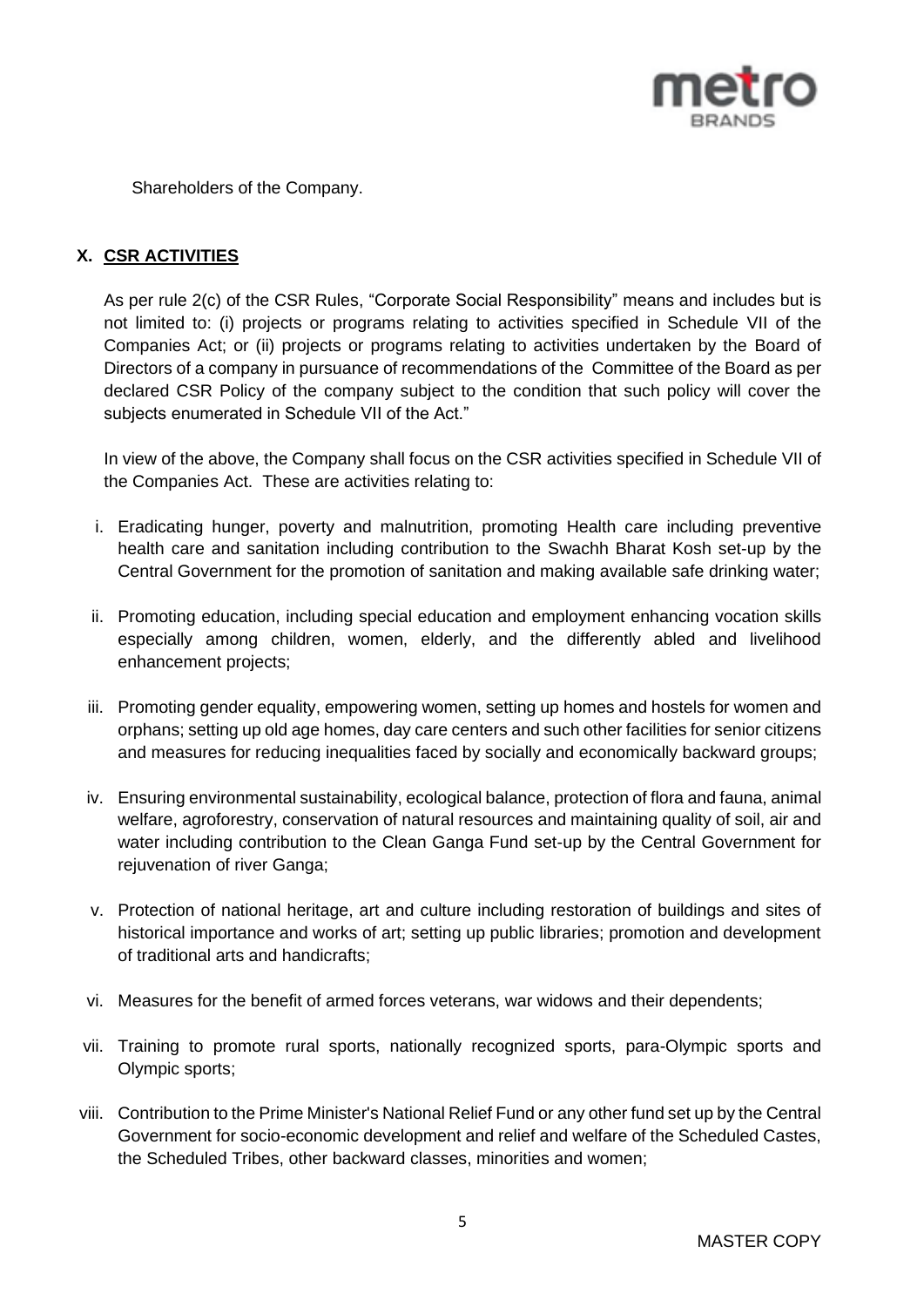

- ix. Contributions or funds provided to technology incubators located within academic institutions which are approved by the Central Government;
- x. Rural development projects;
- xi. Slum area development;

Explanation. - For the purposes of this item, the term 'slum area' shall mean any area declared as such by the Central Government or any State Government or any competent authority under any law for the time being in force."

- xii Disaster management including relief, rehabilitation and reconstruction activities;
- xiii Such other matters as may be prescribed by the Central Government or any State Government or any competent authority under any law for the time being in force or any amendment thereto prescribed from time to time.

### **Exclusions**

- i. The CSR projects or programs or activities undertaken outside India will not be considered as CSR activities.
- ii. Activities undertaken by the Company in normal course of its business will not be considered as CSR activities.
- iii. Expenses incurred by the Company for fulfillment of any act / statute of regulations will not be considered as CSR expenditure.
- iv. One off CSR events or activities will not form part of CSR expenditure unless such CSR activity has potential for substantial social impact as recommended by the Committee.
- v. CSR projects or programs or activities that benefit only the Employees of the Company and their families will not be considered as CSR activities.
- vi. Contribution of any amount directly or indirectly to any political party will not be considered as CSR activity.
- vii. Contribution of any amount directly or indirectly to any religious institution will not be considered as CSR activity.

### **XI. CSR EXPENDITURE**

CSR expenditure will include all expenditure including contribution to corpus, for projects or programs relating to CSR activities approved by the Board on the recommendation of this Committee but will not include any expenditure on an item not in conformity or not in line with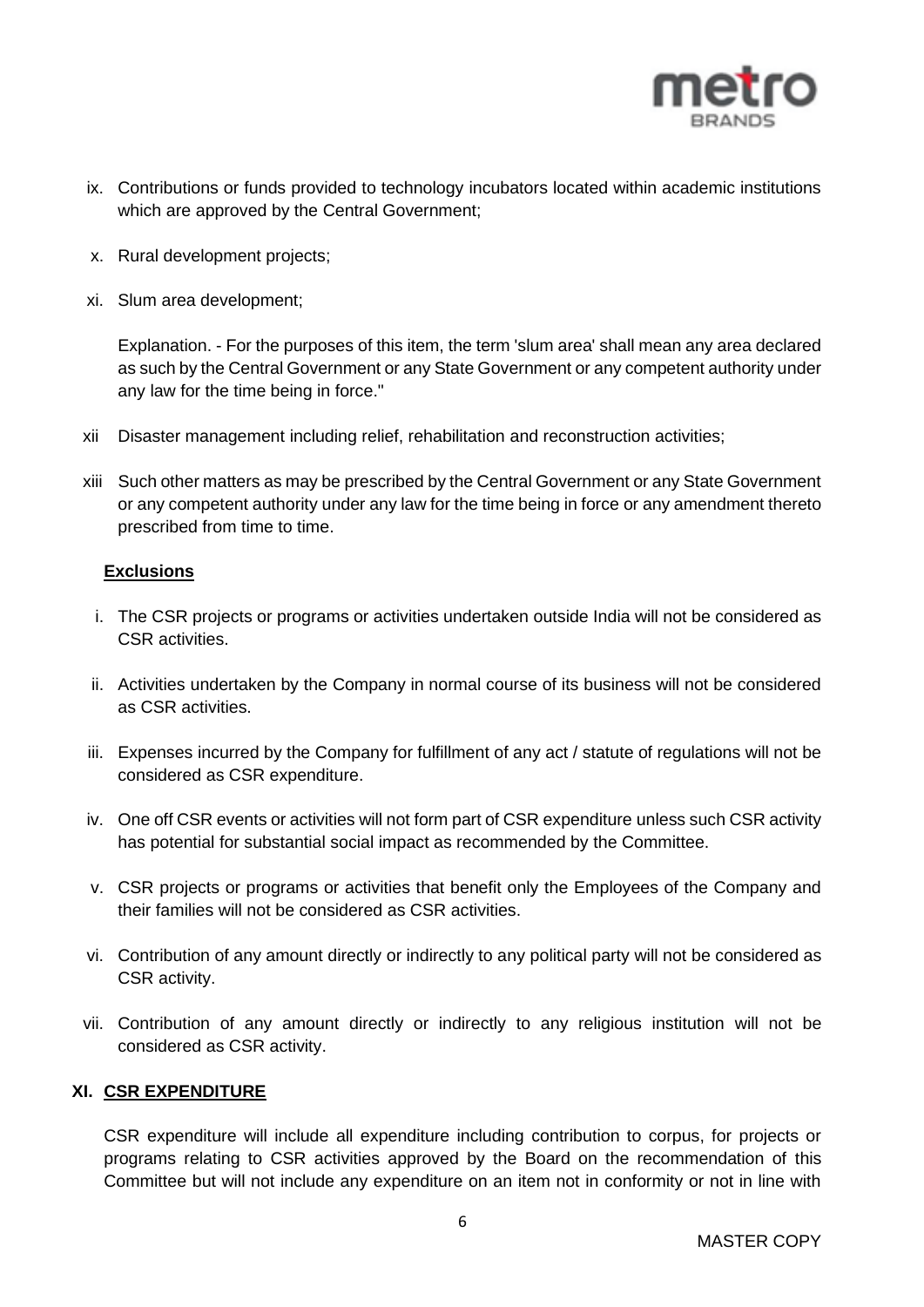

activities which fall within the purview of the Schedule VII of the Companies Act. Any surplus arising out of the CSR projects or programs, or activities will not form the business profit of the Company and shall be ploughed back in such CSR activity as maybe recommended by the Committee.

### **XII. IDENTIFICATION OF PROGRAMS**

The Committee will identify & recommend CSR activities and the amount of expenditure to be incurred on those activities Based on the needs arising in designated aspirational districts as identified by government bodies or such other areas as maybe deemed appropriate based on the study and discussion of the Committee. The Board of Directors ensure the implementation of the activities under CSR and ensure budget for the same.

If required, professional agencies may be engaged in conducting need assessment and identification of new implementing partners and projects.

### **XIII. FORMATION OF NEW COMPANY / COLLABORATIONS**

The Board of Directors may decide to undertake its CSR activities approved by the Committee, through a registered trust, or registered society or a company established by the company or its holding company or subsidiary or associate company under section 8 of the Companies Act subject to the following requirements.

- 1. If such trust, society or company is not established by the Company or its holding or subsidiary or associate company, it shall have an established track record of three (3) years in undertaking similar programs or projects.
- 2. The Company has specified the project or programs to be undertaken through these entities, the modalities of utilization of funds on such projects and programs and the monitoring and reporting mechanism.

The Company may also collaborate with other companies, government agencies or NGOs for undertaking projects or programs or CSR activities in such a manner that the CSR committees of respective companies are in position to report separately on such projects or programs in accordance with the Companies Act & CSR Rules.

The foregoing considerations shall also apply with respect to implementation of other sustainability initiatives.

### **XIV. INDICATIVE CONDITIONS FOR COLLABORATING PARTNERS**

In case of program execution by NGOs/Voluntary organizations, the following conditions may be evaluated or considered:

1. The NGO / Agency must have a permanent office / address in India.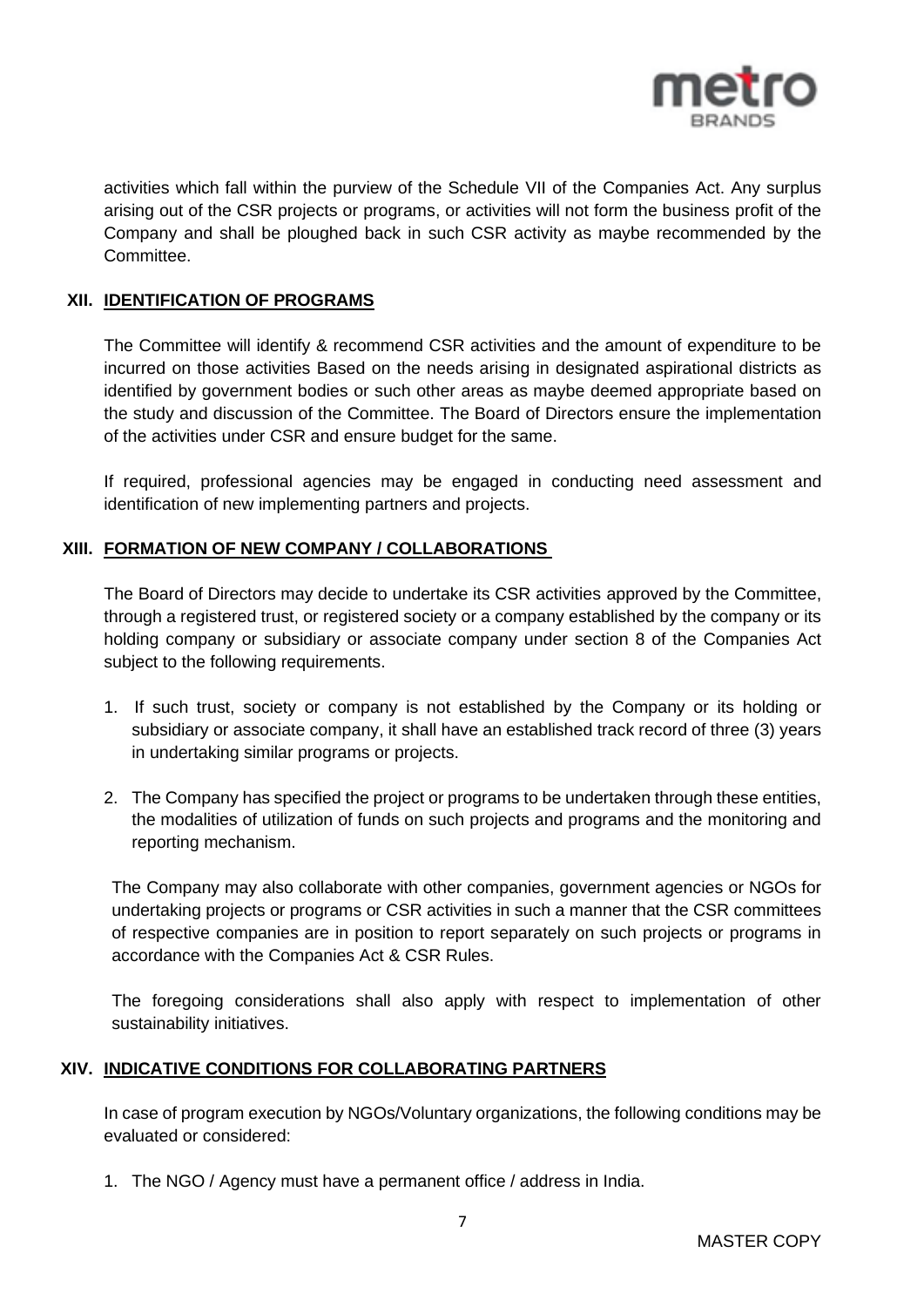

- 2. The NGO should be a registered Trust, Section 8 company or a Society having a duly executed Trust Deed / Memorandum of Association.
- 3. It should have registration such as 12A, 80G, FCRA registration (if applicable).
- 4. It should have a PAN.
- 5. Last year audited statement of accounts.
- 6. Last year income tax return.
- 7. Last year FC return (applicable to organizations with FCRA registration).
- 8. The background /credentials of the NGO / Agency are verifiable / subject to confirmation.
- 9. Should have a team of professional expertise and system to maintain books of accounts and to generate necessary reports on the supported programs.
- 10. Should submit a formal CSR grant application form in the prescribed format.
- 11. If required, for new implementing partners, a due diligence visit must be conducted reviewing their governance standards, financial as well as programmatic workings, internal controls, staff strength, monitoring & evaluation methods, internal audits, statutory compliances etc. Further, a self-declaration on due diligence status shall be obtained from all new implementing partners.

Once the project and the executing agency has been approved on the basis of the due diligence visit report and formal proposal note, the Committee may issue a formal sanction letter and enter into an agreement/MOU with each of the implementing agency.

### **XV. MONITORING AND EVALUATION PROCESS**

- 1. CSR team will be formed with a Team Head for a successful and satisfactory conduct / implementation of the CSR program.
- 2. To ensure effective implementation of the CSR programs undertaken at each location, a monitoring process will be put in place by the Committee. The progress of CSR programs under implementation will be reported to the Board of Directors of the Company on regular intervals as may be decided with the Board.
- 3. If possible, feedback shall be obtained and documented from the beneficiaries and prominent local personalities about the programs.
- 4. If required, periodic visits shall be conducted by the Committee / CSR sub-committee / Board of Directors, or the person authorized by them to ensure the implementation of the programs at the respective locations. The visits may include planned visits and surprise visits. The monitoring reports of each visit shall be submitted to the Committee / Board of Directors. Further, project progress reports shall also be submitted at regular intervals.
- 5. Partners/Implementing agency shall be required to report narrative as well as financial updates periodically in the specified reporting formats of the Company.
- 6. Depending upon the quantum of the grant and as per the need, the Accounts/Audit Team of the Company or the Committee / sub-committee members or a  $3<sup>rd</sup>$  party agency appointed